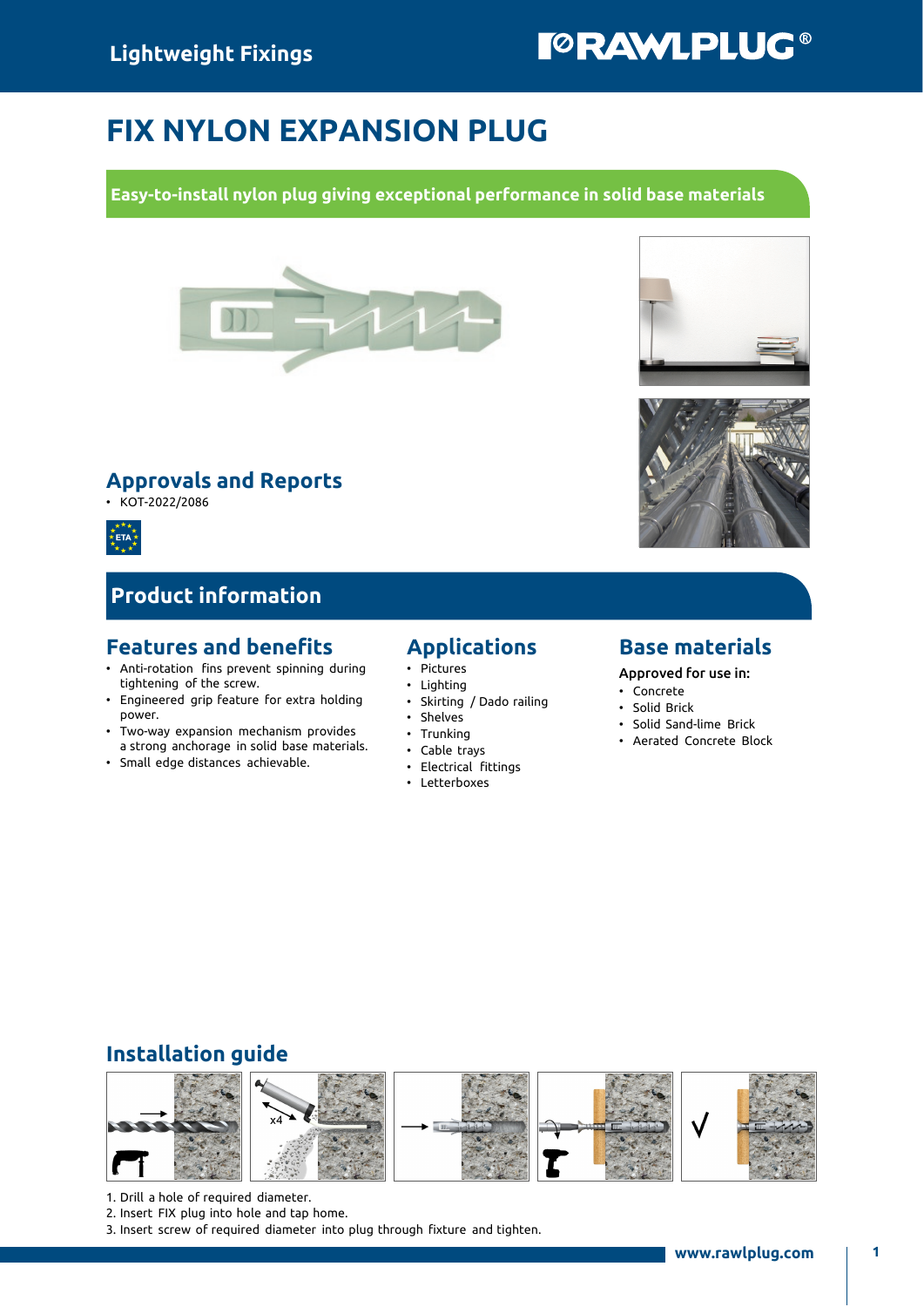### Product information



#### Product dimensions

| <b>Size</b> | <b>Product Code</b> |                  | Plug                     | <b>Screw</b>    | <b>Fixture</b>       |  |
|-------------|---------------------|------------------|--------------------------|-----------------|----------------------|--|
|             |                     | <b>Diameter</b>  | Length                   | <b>Diameter</b> | <b>Hole diameter</b> |  |
|             |                     | $\mathbf d$<br>D |                          | $d_{\epsilon}$  |                      |  |
|             |                     | [mm]             |                          |                 |                      |  |
| Ø5          | <b>R-FIX-N-05</b>   | 5                | 25                       | 3,5             | $\overline{4}$       |  |
| Ø6          | <b>R-FIX-N-06</b>   | 6                | 30                       | $3,5 - 4,0$     | $4,0 - 5,0$          |  |
| Ø8          | R-FIX-N-08          | 8                | 40                       | $4,5 - 5,0$     | $5,0 - 6,0$          |  |
| Ø10         | R-FIX-N-10          | 10               | 50                       | $5,0 - 6,0$     | $6,0 - 7,0$          |  |
| Ø12         | $R-FIX-N-12$        | 12               | 60                       | $6,0 - 8,0$     | $7,0 - 9,0$          |  |
| Ø14         | $R-FIX-N-14$        | 14               | 70                       | 10,0            | 11,0                 |  |
| Ø6          | R-FIX-N-06          | 6                | 30                       | $3,5 - 4,0$     | $4,0 - 5,0$          |  |
| Ø8          | R-FIX-N-08          | 8                | 40                       | $4,5 - 5,0$     | $5,0 - 6,0$          |  |
| Ø10         | R-FIX-N-10          | 10               | 50                       | $5,0 - 6,0$     | $6,0 - 7,0$          |  |
| Ø14         | $R-FIX-N-14$        | 14               | 70                       | 10,0            | 11,0                 |  |
|             | R-FIX-N-12          | 12               | $\overline{\phantom{a}}$ | $6,0 - 8,0$     |                      |  |

# Installation data







| <b>Size</b>                           |                  |      | Ø5                       | Ø6     | Ø8                       | Ø <sub>10</sub> | Ø <sub>12</sub>          | Ø14                      |
|---------------------------------------|------------------|------|--------------------------|--------|--------------------------|-----------------|--------------------------|--------------------------|
| Hole diameter in substrate            | $d_{0}$          | [mm] | 5                        | 6      | 8                        | 10              | 12                       | 14                       |
| Min. hole depth in substrate          | $h_{0}$          | [mm] | 35                       | 40     | 50                       | 60              | 70                       | 80                       |
| Min. installation depth               | $h_{\text{nom}}$ | [mm] | 25                       | 30     | 40                       | 50              | 60                       | 70                       |
| Min. substrate thickness              | $h_{\min}$       | [mm] | 55                       | 60     | 70                       | 80              | 90                       | 100                      |
| Min. spacing (countersunk head)       | $S_{\text{min}}$ | [mm] | 25                       | 30     | 40                       | 30              | 30                       | $\overline{\phantom{a}}$ |
| Min. spacing (HEX head)               | $S_{\text{min}}$ | [mm] | $\sim$                   | $\sim$ | $\overline{\phantom{a}}$ | 50              | 60                       | 70                       |
| Min. edge distance (countersunk head) | $C_{\text{min}}$ | [mm] | 25                       | 30     | 40                       | 40              | 40                       | $\overline{\phantom{a}}$ |
| Min. edge distance (HEX head)         | $C_{\text{min}}$ | [mm] | $\sim$                   | $\sim$ | $\overline{\phantom{a}}$ | 50              | 60                       | 70                       |
| Fixing diameter                       | d                | [mm] | 5                        | 6      | 8                        | 10              | 12                       | 14                       |
| Min. spacing                          | $S_{\text{min}}$ | [mm] | $\overline{\phantom{a}}$ | 30     | $\overline{\phantom{a}}$ | $\sim$          | $\overline{\phantom{a}}$ | $\overline{\phantom{a}}$ |
| Min. edge distance                    | $C_{min}$        | [mm] | $\blacksquare$           | 30     |                          |                 |                          |                          |